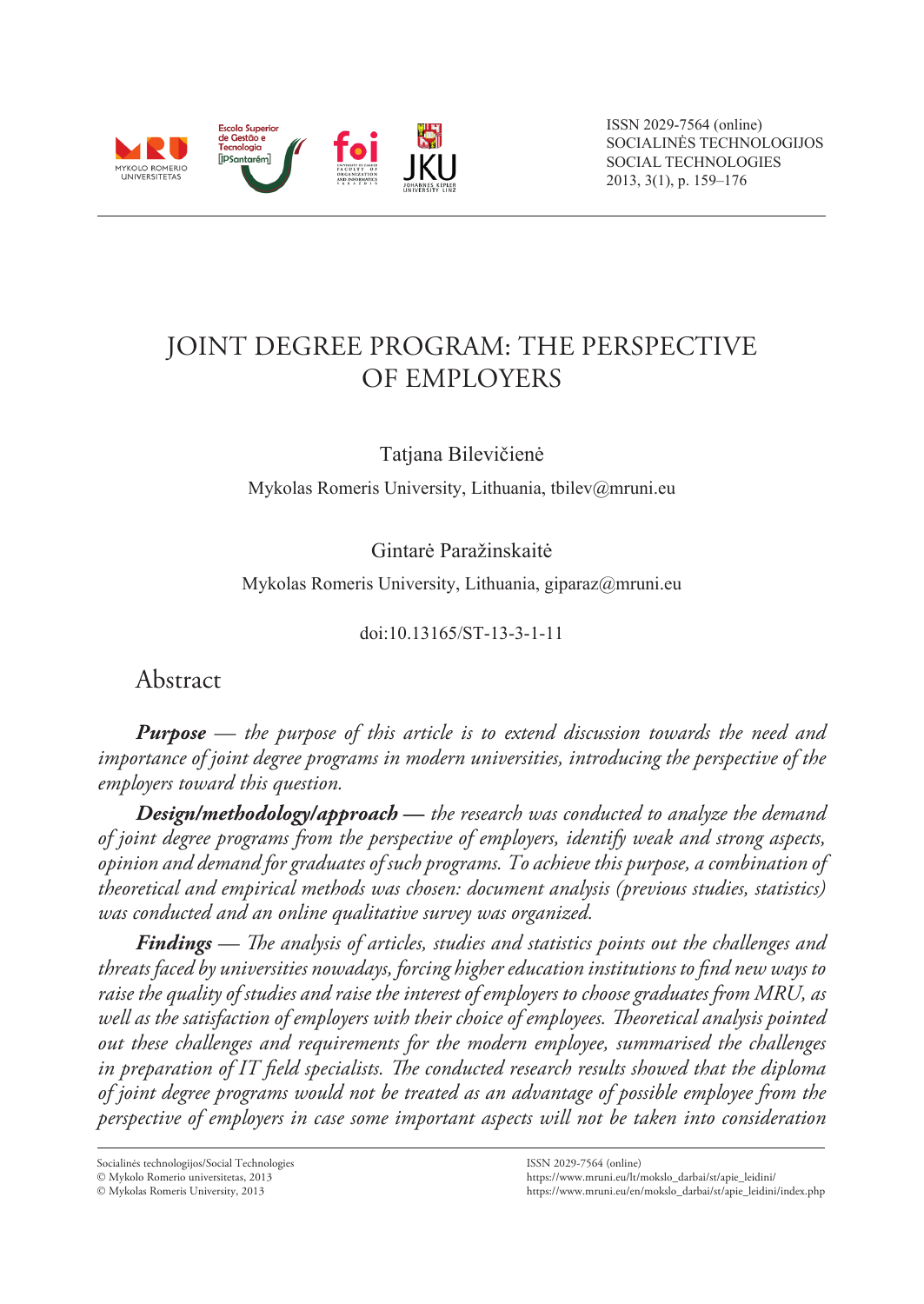*by program creators. On the other hand, undeniably there are strong sides, such as knowledge in the fields of foreign language, international experience, innovativeness and creativeness of employees that would be treated as an advantage in the process of selection for positions of any technical support related positions.* 

*Research limitations/implications — employers, whose business activities are closely related to information technology, have been invited as experts. In addition, these experts have a good understanding of the specifics of joint degree programs. The received answers can be analyzed as qualitative research results, results can be only achieved by performing an overview of experts'opinions.* 

*Practical implications — evaluation of respondents' choices shows that more than half of employers that surveyed the joint degree program do not see an advantage. However, their indication of the shortcomings is related more to physical circumstances and developments,*  while highlighting the advantages associated with the program content and trained student *competencies. In addition, a majority of respondents confirm that the labour market is in need of students who graduated from the joint programs. The opinion survey carried out must be taken in formulating education policy and university policy.*

*Originality/Value — though joint degree and double degree is kind of new trend in high education, the social implications and importance have not yet been widely investigated, the strong and weak sides were not validated by scientific research methods. This article extends to students opinion research with new data giving insights to employers opinions on the same question and even looks for the points were those opinions are the same and on which aspects it implements EU and Bologna process goals.*

*Keywords***:** *social technologies, business informatics, joint degree, higher education, employers' attitude.*

*Research type***:** *research paper and viewpoint.*

# 1. Introduction

"*To compete in the global market, Europe needs to generate higher quality and more innovative products and services. Higher productivity is essential to maintain our social model. New jobs and new skills are emerging, as technology, innovation, demographic change and climate strategies generate new demands. Downturn and exit strategies are accelerating economic restructuring. This will affect the type of skills needed*." (European Centre…, 2010).

Modern education cannot be separated from labour work. During an analysis of the Bologna process' — the main initiative on European Higher education harmonization — prime purposes, it is clear that together with initial structural changes in the higher education institutions, major attention is paid to harmony of science and market demands.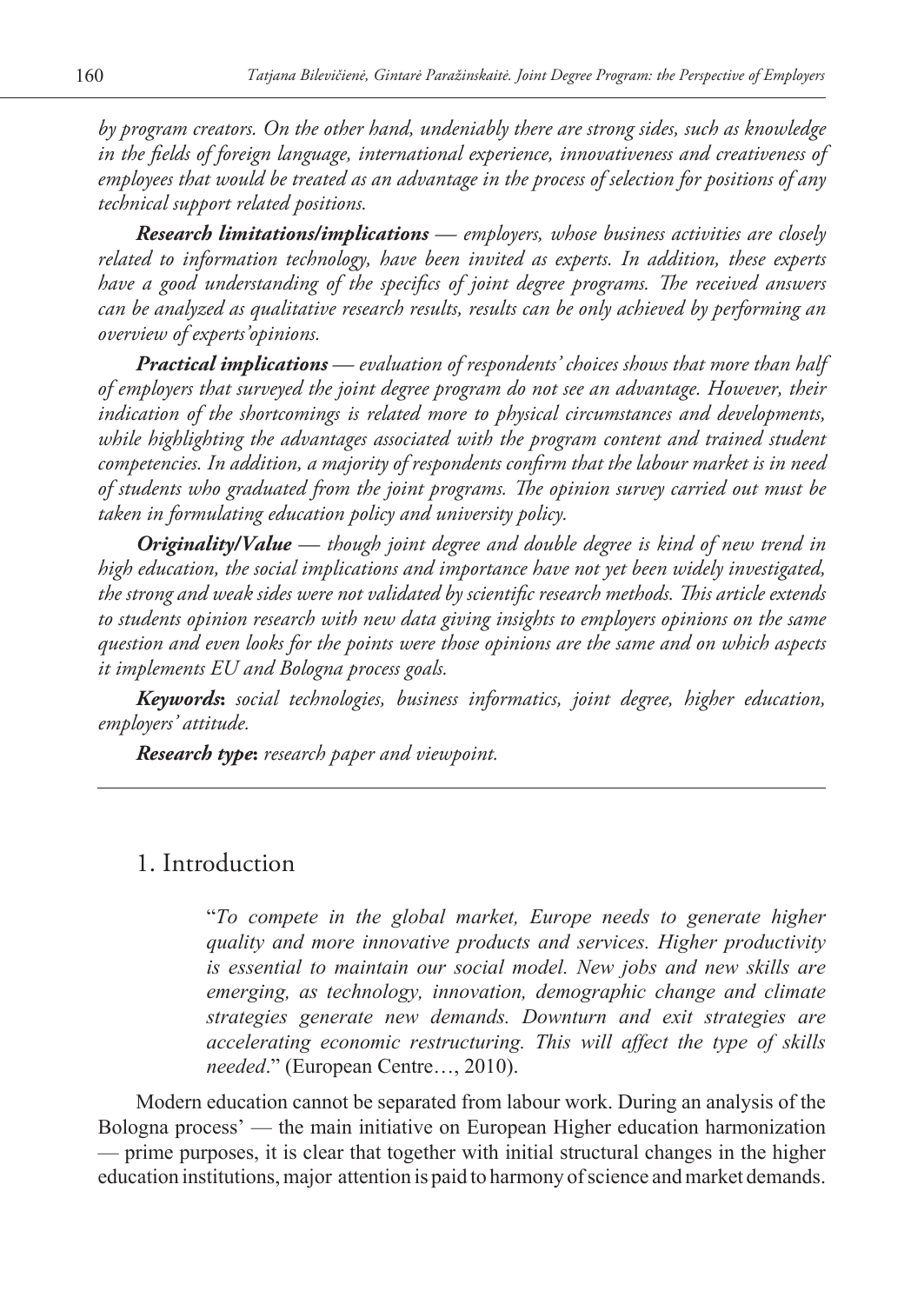Nowaday the tendency is big competition among international and regional functions of higher education. International cooperation in higher education is encouraged, but the functions of regional higher education at the same time are rather atrophied: although the higher education schools mostly are using public funds, their activities are no longer directed to the public, which, after all, funds most activities of higher education institutions (*Švietimo mainų paramos fondas*, 2010).

In another document, based on international experts' insights about the future of higher education (MOSTA, 2013), it is said that intensive progress in various spheres of modern society initiated changes as well as new challenges for society and the higher education system. This situation promotes review of its creators' roles. The main factors contributing to a review of higher education for future development directions and trends are demographic changes, technological progress, changing and emerging economies. The challenge of the demographical process is about the rapidly changing structure of the world's population, the more developed regions (Europe and North America) are confronted with a low birth rate and aging problems. Similar trends have been observed in Lithuania. Meanwhile, in developing countries (Africa, Latin America, part of Asia) the population is increasing. These changes gradually distort the relationship between education supply and demand, it is becoming clear: the ratio of education providers and students is no longer the future needs of society, higher education will need to adapt to the changing age of students and respond to the learning needs of older persons. When we talk about technological progress, we mean increasing abundance of knowledge, and to receive it on a daily basis is becoming easier. An infinite variety of knowledge presents a discussion on how not to lose and keep the traditions, maintain identity, to be visible and competitive. All of this is important to assess the understanding in university decision-making in determining a participant — a student. Finally, with the economic downturn and the moving of the manufacturing process to the lower cost of labour in developed countries, youth employment was reduced. For higher education it becomes especially important to be able to provide qualified professionals who are able to easily adapt to the changing environment and impart knowledge in such a way that they are focused on long-term market and society. In order to overcome these challenges and turn them into opportunities for sustainable development in higher education, it is important to be able to change, grow and work together. Today's challenges require identification of the mission of higher education and its functions society, to assess the need to change the paradigm of study and higher education roles.

An educated work force is one of the most important prerequisites for achieving economic growth. However, a work force with a high level of education does not necessarily accelerate economic growth. The added value of education, teaching and studies depends not only on the level of education, but it depends as well on the learners themselves and the workplace (profession) where later that knowledge is realised. Therefore, improvement of compatibility between achieved education and requirements for knowledge and competencies in the work place increases the labour productivity (BGI Consulting, 2010). Higher employee education compatibility with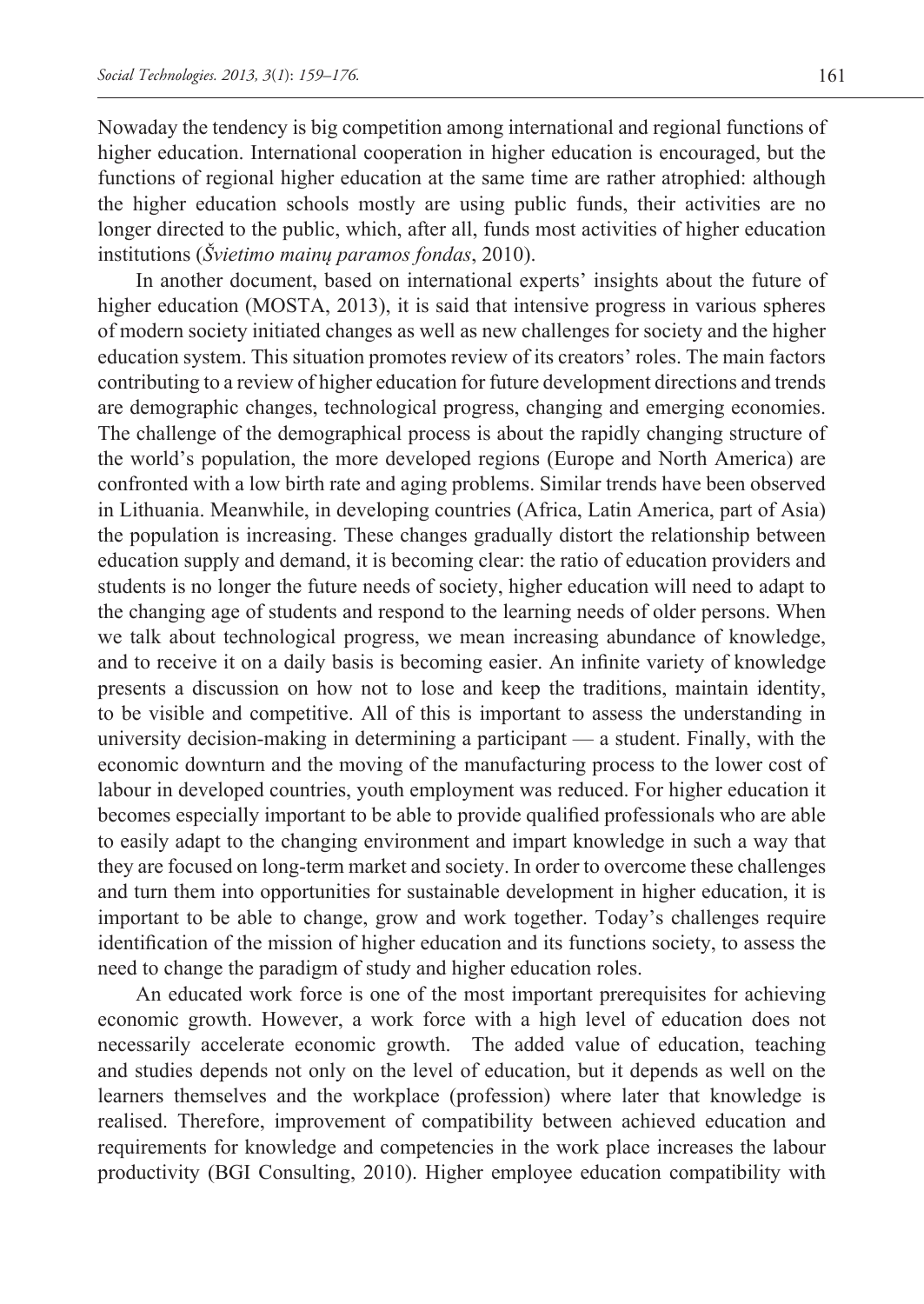the requirements in the workplace leads to higher wages and meets the professional interests of the employee, as well as it is mainly the reason for the overall satisfaction of the labour force with the choice of education and vocational path (Covers *et al*.).

Goals and objectives for labour market forecasting are highly transformed along with the social and economic challenges and the changing political agenda. Due to the deep internationalization of markets, rapid technological change, economic restructuring and the transformation of the requirements of the labour market, the standard human resource planning model is no longer sufficient. This increases the importance of the labour market demand and supply compatibility in the qualitative aspect (qualifications content). Future analysis and prognosis has to be based on identification of qualifications (competences, knowledge and skills) essential for individuals to be able to successfully participate in the labour market and meet the needs of the economy. This dimension of research and forecasting is one of the components to ensure the quality of education and vocational training. Quality is ensured by formulating education programs and teaching methods, suitable and coordinated with for both existing and future labour market challenges (BGI Consulting, 2010).

Raising quality and attractiveness of studies requires major changes in universities. Universities failing to undertake these changes — for lack of motivation, inability to act or lack of resources — will create an even bigger handicap for themselves, their graduates, and countries (Commission of the European Communities, 2005). In order to meet the above requirements and to offer attractive programs, Mykolas Romeris University (further MRU) carried out several projects aimed at ascertaining what are the possibilities for implementing joint management and technology programs, where students could study not only in Lithuania, but also in foreign universities and receive at least two university diplomas. Among these studies, was a project-run feasibility study on demand of joint degree programs, part of which is introduced in this article.

The novelty and relevance mentioned above, lead us to the purpose of this article — to extend discussion toward the need and importance of joint degree programs in a modern university introducing the perspective of the employers toward this question, to analyze the demand of joint degree programs and graduates of such programs, to identify weak and strong aspects. To fulfill this purpose was chosen combination of theoretical and empirical methods: a document analysis (previous studies, statistics) conducted and online qualitative inquiry organized**.**

# 2. Theoretical Background

Analysis of the main objectives of the Bologna process (such as joint Higher Education area, a high level of education for both European citizens and foreign students, promotion of European education system competitiveness and attractiveness, highly skilled professionals trained in the European labour market, teachers and students mobility, Higher Education transparency and increasing flexibility) clearly show the general direction of the internationalization of education at various levels: mobility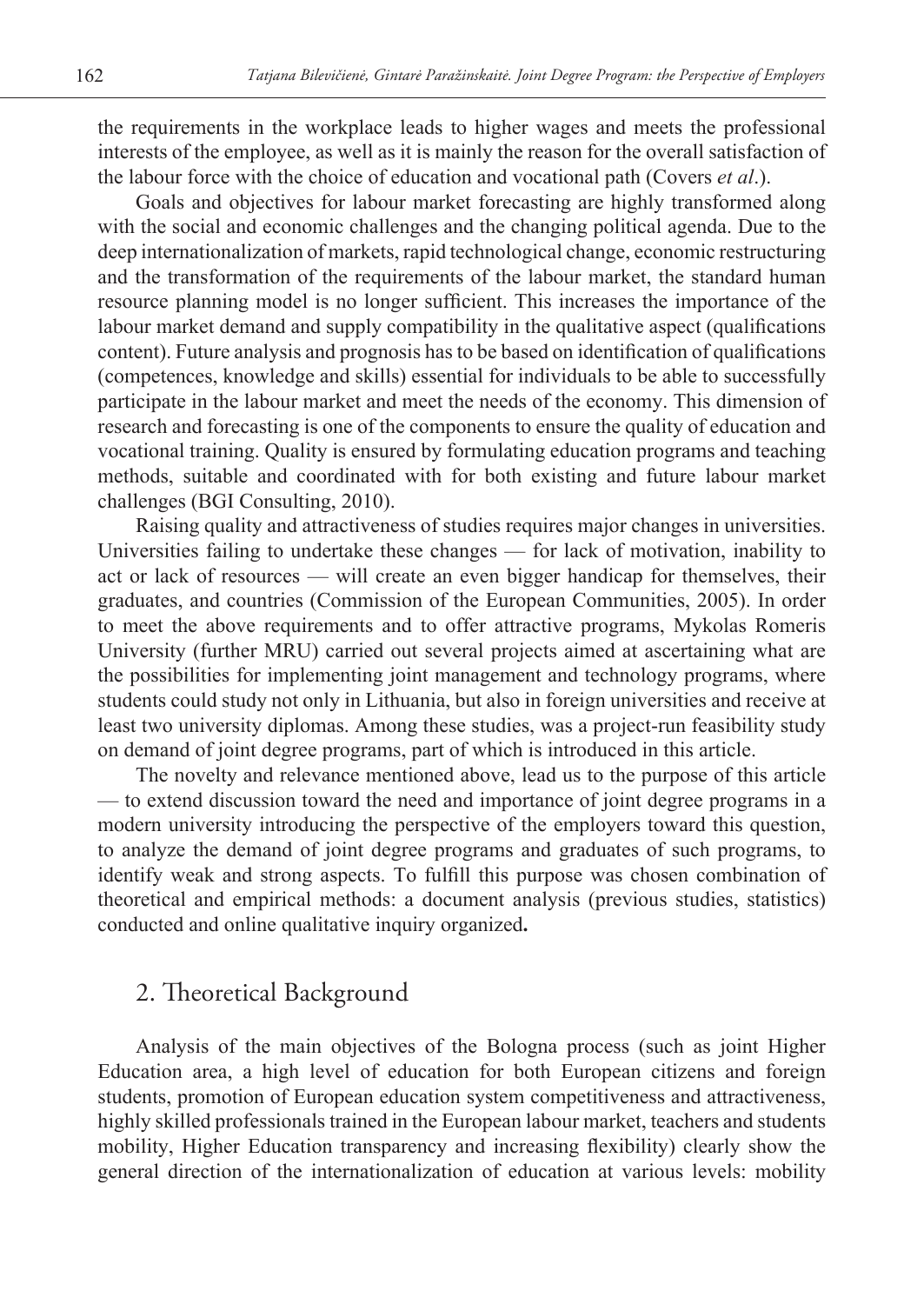of teachers and students, development of competencies required in modern European countries, higher education institutions active interaction and so on. (*Švietimo mainų paramos fondas*, 2010). Partially the Bologna Process' objectives may be connected to trends of mass higher education, including — greater emphasis on the needs of the market. Elite higher education emphasized liberal arts and prepared specialists only in some exclusive professions, such as lawyers, clergy, and medicine. The purpose of mass higher education is to meet the needs of the market and develop a variety of professions (Želvys, 2005).

There haven't been many scientific studies made on the question of dual, double or joint degree programs. Especially the lack of knowledge in the national context is felt. Though the authors of one related study confirm that:

"The analysis shows that efforts to establish joint degrees are relevant to most objectives of the Bologna Process: joint degree cooperation will boost the development of joint quality assurance, the recognition of degrees and qualifications across the European Higher Education Area, the transparency and convergence of higher education systems, student and staff mobility, the international employability of graduates, the European dimension of studies and the attractiveness of European education. The overall effect of a programme is greater than the sum of its parts. Each partner institution covers that part of the joint programme for which it is most competent and technically advanced, with the result that the same resources achieve a far greater impact." (Tauch, Raughvargers, 2002).

Internationalization is directly connected with multilingualism. Language proficiency is a crucial factor for the employee to consider all of Europe and even the world as a place for job search. Foreign language is one of the competitive business factors. Acquired linguistic competence would increase employment and career opportunities for today's job market. Multilingual professionals are an integral part of the modern labour market (Žegunienė at al., 2012). The EU has launched a variety of multilingualism in the field of business-related issues (language requirement, choice, benefits, lack of language skills, etc.) researches. One of the first studies that the European Commission ordered is Europe-wide study called ELAN: Effects on the European Economy of Shortage of Foreign Language Skills in Enterprise. The aim was to find out what effect to the economy of Europe has the lack of language skills. The study surveyed nearly 2,000 companies from 27 EU Member States and 2 Candidate Countries. The conclusion was that 11% (195 participants in the study of small and medium-sized companies) did not contract only because of a shortage of language and cultural skills (ELAN, 2006). The study found a clear language and export performance relationship. It is concluded that export performance depends on a number of key elements of language management: a strategic approach to multilingual communication, employees for whom the foreign language is the mother tongue or who have language skills and recruitment of interpreters and translators. The study also confirmed the importance of English as the global language of business. Among the most important languages was mentioned Russian which, in addition to German and Polish languages, in Eastern Europe is used as a lingua franca, as well as French, which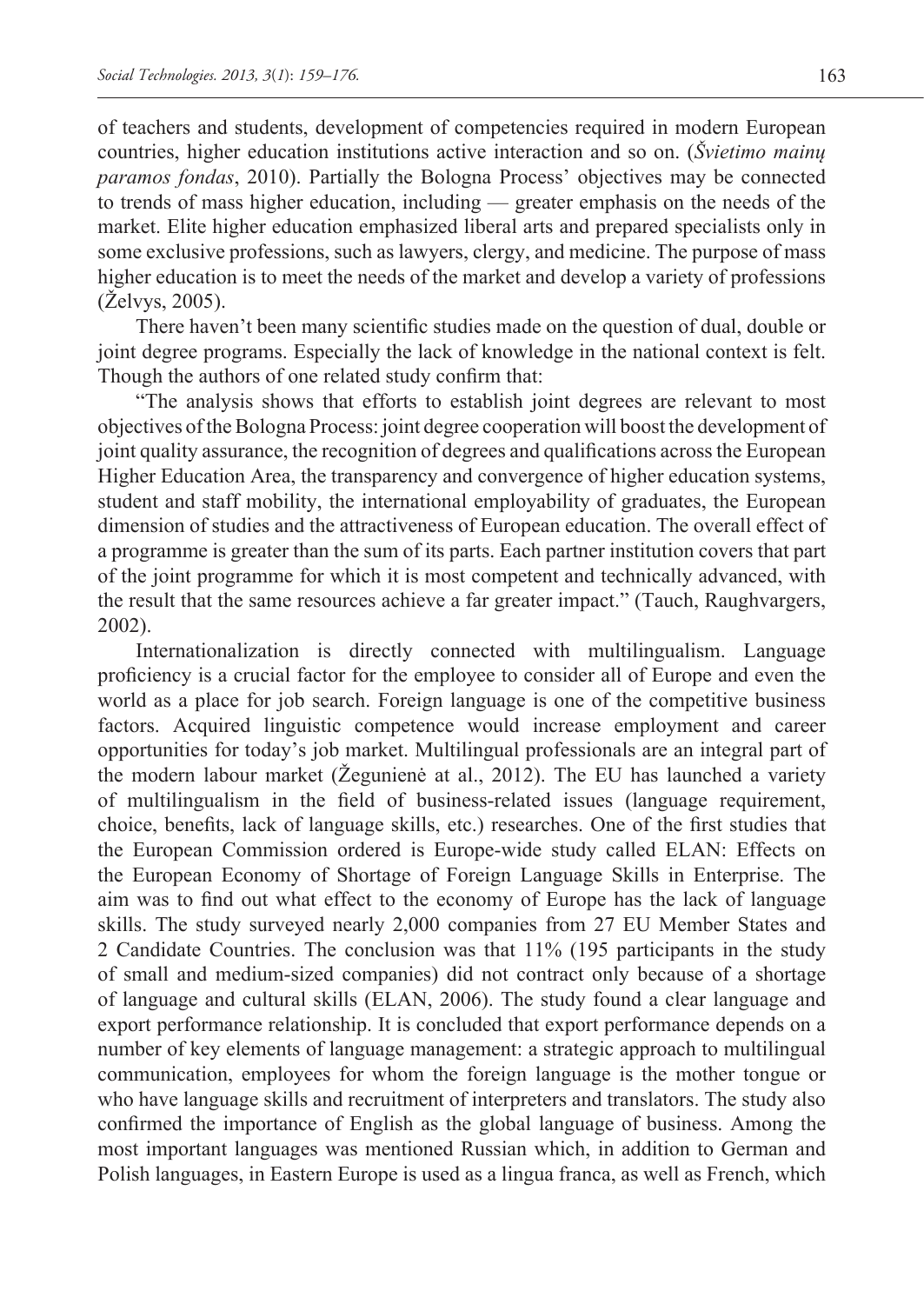is spoken in many parts of Africa. The survey revealed that almost half of the surveyed companies plan to expand into new foreign markets, enhancing the need for language (SEC, 2008). Lithuanian Higher education institutions must pay attention not only to the objective that every Lithuanian citizen would know their mother tongue and two other foreign languages at the appropriate level, but also one of the EU's objectives to promote linguistic diversity. Language strategies should become a top management level. Companies should invest in language training, recruitment of foreign-speaking people for whom the language is their mother tongue to ensure effective communication via the Internet in different languages.

The Bologna Declaration identified what tools will be used for the creation of a common European Higher Education Area: the choice of readable and comparable degree system based on two cycles of higher education through the introduction of a credit system by promoting student and faculty mobility, quality assurance in higher education and the general strengthening and expanding European higher education idea. This gives a strong background to move forward. In summary, the study (*Švietimo mainu paramos fondas*, 2010) highlighted the heterogeneous and often controversial labor sector representatives' attitude toward higher education in Lithuania and in Europe as well as no interest in problems of higher education and the Bologna process. The study showed that, overall, employers are quite positive about high school graduates' knowledge, practical skills and core competencies corporate compliance with the requirements. Many believe that the candidate must have professional experience of other employers' guidance and good social skills. According to the survey results, it is argued that for this reason, higher education and business representatives focused on the necessary competencies, which can boost employment opportunities and improving trade performance. The general competencies include the ability to learn, make decisions, work in teams, analyze and organize information, communicate in a foreign language. Educational institutions must allow not only improving existing competencies, but also providing the opportunity to learn languages and to develop multilingual competence. It is recognized that language learning is a lifelong task. The data showed that for employers it is important that a potential employee have a Lithuanian higher education diploma (several times more important for public sector employers), but it does not seem significant to many if the issued diploma is from EU universities. The responses indicate that the majority of employers are focused on complex candidate features. On the aspect of internationalization it is clear that for the respondents much more important is professional experience abroad, though most of them were positive about studying abroad. Studying abroad for employers in particular contribute to quality education, the formation of advanced mentality, return to Lithuania to introduce new ideas, as well as in enterprises. Employers who do not agree with the benefits of study abroad, who express skepticism, often associate it with the notion that those who go abroad will not return (*Švietimo mainu paramos fondas*, 2010).

No less important is to clarify what are the needs of the market and how future students take into account those needs. According to MOSTA review (MOSTA, 2012 B, MOSTA, 2012 C), among the top ten most popular graduate programs are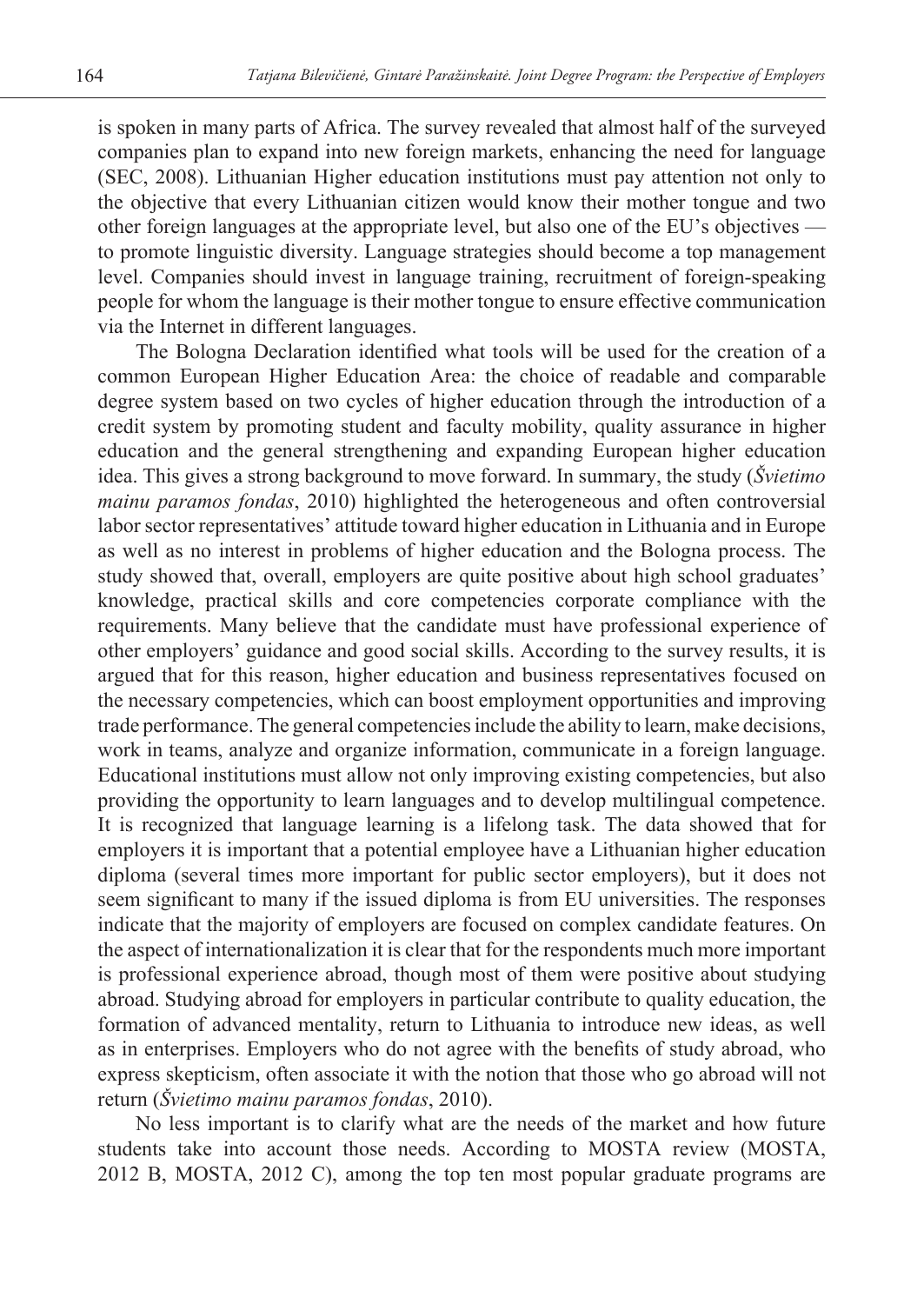exclusively social sciences (economics, law, political science, psychology, creative industries, transport engineering economics and management) and medical sciences. To summarize the change of accession preferences over the last three or four years, it can be said that social sciences are still popular, although gradually dropping. The popularity of biomedicine, technology, physical sciences rises a little. Meanwhile, according to the Lithuanian Labour Exchange barometer in 2013 (*Lietuvos darbo birža*, 2013) in the first quarter, computing professionals (programmers and computer systems specialists) are among the highest demand for specialists and lawyers; administrators, and economists — medium or low demand specialties.

Such statistical information confirms that future insights made by Association Infobalt were correct (Association Infobalt Lietuva, 2011). The survey made by the Association showed that in the coming years demand for information and communication technology (ICT) professionals in the market will far exceed supply — till the end of the period of 2011–2016, a shortage of about 6,000 professionals is expected. According to the Department of Statistics numbers given in the study, over the last five years the number of employees in the field of IT services grew by about 30 per cent. The INFOBALT study also forecasts that demand for ICT professionals will grow by 2016 to about 21,000 professionals. Meanwhile, the evaluation of accession to the Lithuanian higher education institutions shows that up to 2016 they will be able to develop only about 15,000 professionals. Having in mind the increasing mobility of workers and IT professionals, the gap may be even larger. With information technology more deeply penetrating into every area of life, demand for IT professionals will continue to grow, confidently confirms Mindaugas Glodas, CEO of Microsoft Lithuania (Association Infobalt Lietuva, 2011). According to him, future IT professionals will have a very interesting challenge — to make information technology more actively used to deal with the most acute problems of the economy, manufacturing, education, government, medicine, environmental protection, or any other field. It is even clearer what a big challenge for higher education institutions is set up and how important it is to solve it: attract and prepare good specialists, plus have knowledge that should be not purely computer science, but interdisciplinary.

Due to the same Association Infobalt Lietuva study (Association Infobalt Lietuva, 2011), despite the fact that every year Europe experiencies economic difficulties and the unemployment rate reaches a record high, the number of available jobs for IT professionals is increasing. IDC forecasts that in the EU countries in 2015 the number of vacancies in the IT field can reach from 100 000 to 700 000. The European Commission's Digital Agenda, states that the ICT sector directly accounts for 5 percent GDP in the EU, its market value — 660 billion per year and a contribution to overall productivity growth is even higher. After this evaluation of the ICT sector to global competitiveness of the country, Lithuania is facing a serious challenge, because with 1.8 percent employees in the ICT sector, the country lags behind the EU in terms of ICT professionals in proportion. Meanwhile, the EU average is nearly twice as high — 3.2 percent.

"Globalisation confronts the current as well as the future employment market with new challenges, from an economic as well as a social point of view: companies are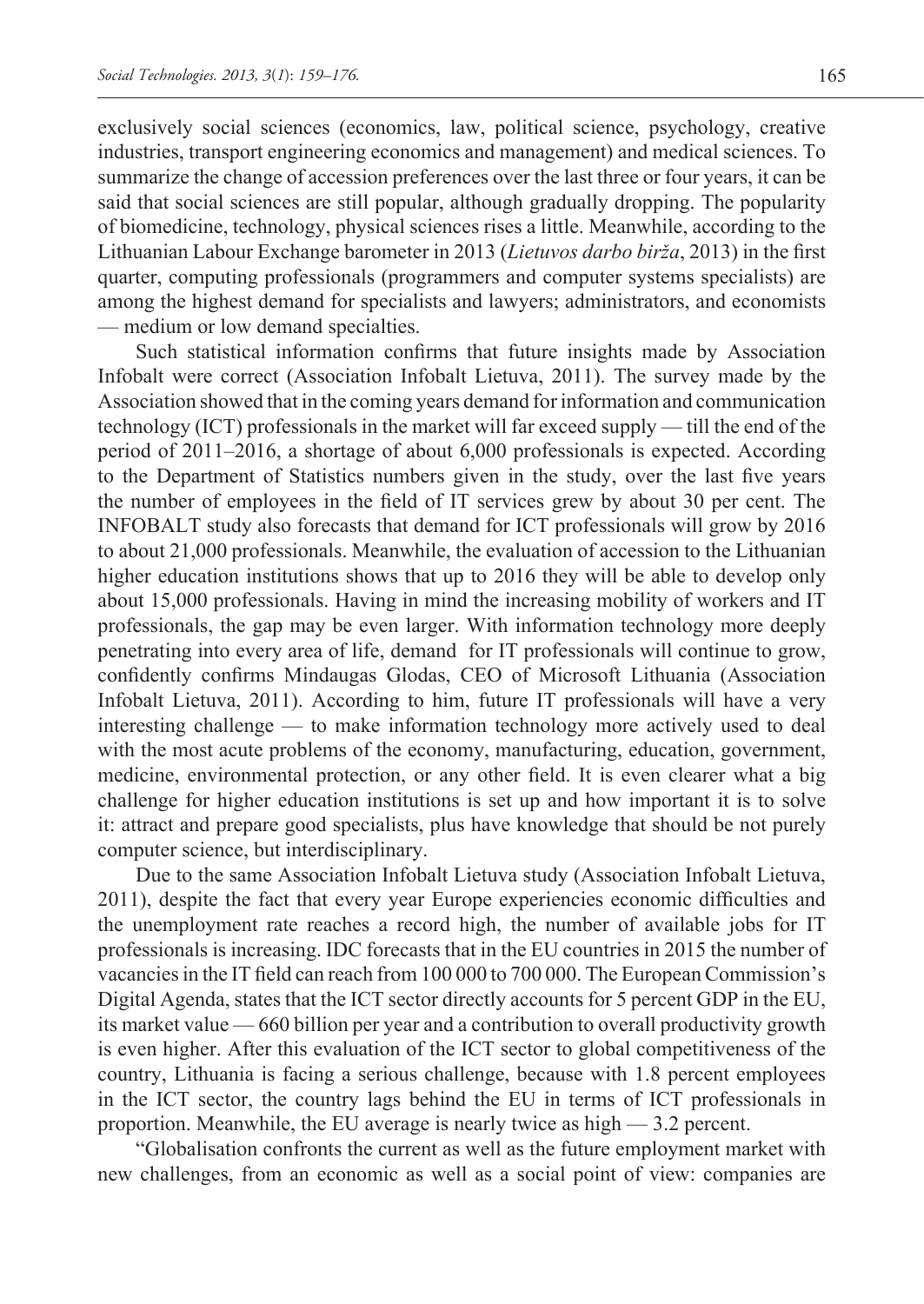operating internationally across Europe, and business, knowledge transfer, as well as social interaction has long spread across territorial boundaries" (Bosch, 2009). It is evident that self-contained distribution of labour resources in the labour market has a lot of weaknesses. The multi-faceted nature of the labour market and the stage of inflexibility factors on both the supply and the demand side of the labour market, may lead to large-scale long-term incompatibility (i.e., the mismatch between employer needs and offer labour market).

The prognostic research for the need for new qualification content is an integral part of the labour market forecasting system, which is mainly based on the results of the phases defined before. To conduct a qualitative research of qualification content is a very broad task because, ideally, every professional, continuing education and study orientation of the program is the object of this research and forecasting group interest. Most often the prognostic research is accomplished by institutions providing education, vocational training and studies services and (or) institutions responsible for quality assurance of education, vocational training and education system supervisory authorities, ensuring common standards of quality and trend-setter of teaching or the curriculum development guidelines (*Jungtinės tarptautinės*..., 2012).

# 3. Research Methodology

**The purpose of research —** to analyze the opinion of employers about IT related — social technologies and business informatics — joint degree master programs and evaluate the influence of different factors on the opinion of respondents.

#### **Research methodology.**

Expert opinion as a forecasting method used in almost all studies. This is the least standardized approach. But from the point of view of methodology, quality of prediction is highly dependent on the particular qualifications of the experts' opinion and opinion usage because of its vagueness. The expert opinion may rely on a combination of different sources of information: expert experience, expert's obtained statistical information, etc.

For the purposes of this study, as experts have been invited employers whose business activities are closely related to information technology. In addition, these experts have a good understanding of the specifics of joint degree programs.

The survey (questionnaire) was chosen to complete the research. Two questionnaire sheets were provided online at www.manoapklausa.lt — in English and Lithuanian. Both questionnaires (English and Lithuanian) were identical.

The research was conducted in September and October 2011.

The analysis of the results performed with statistical methods, calculations performed with the help of SPSS. Received in total were 15 expert's answers. These answers can be analyzed as qualitative research results, results are only an overview of opinions.

The reliability of the questionnaire was evaluated by coefficient *Cronbach α*. First of all was analyzed matrix of primary characteristics *X*[*n*×*N*], where *n* — number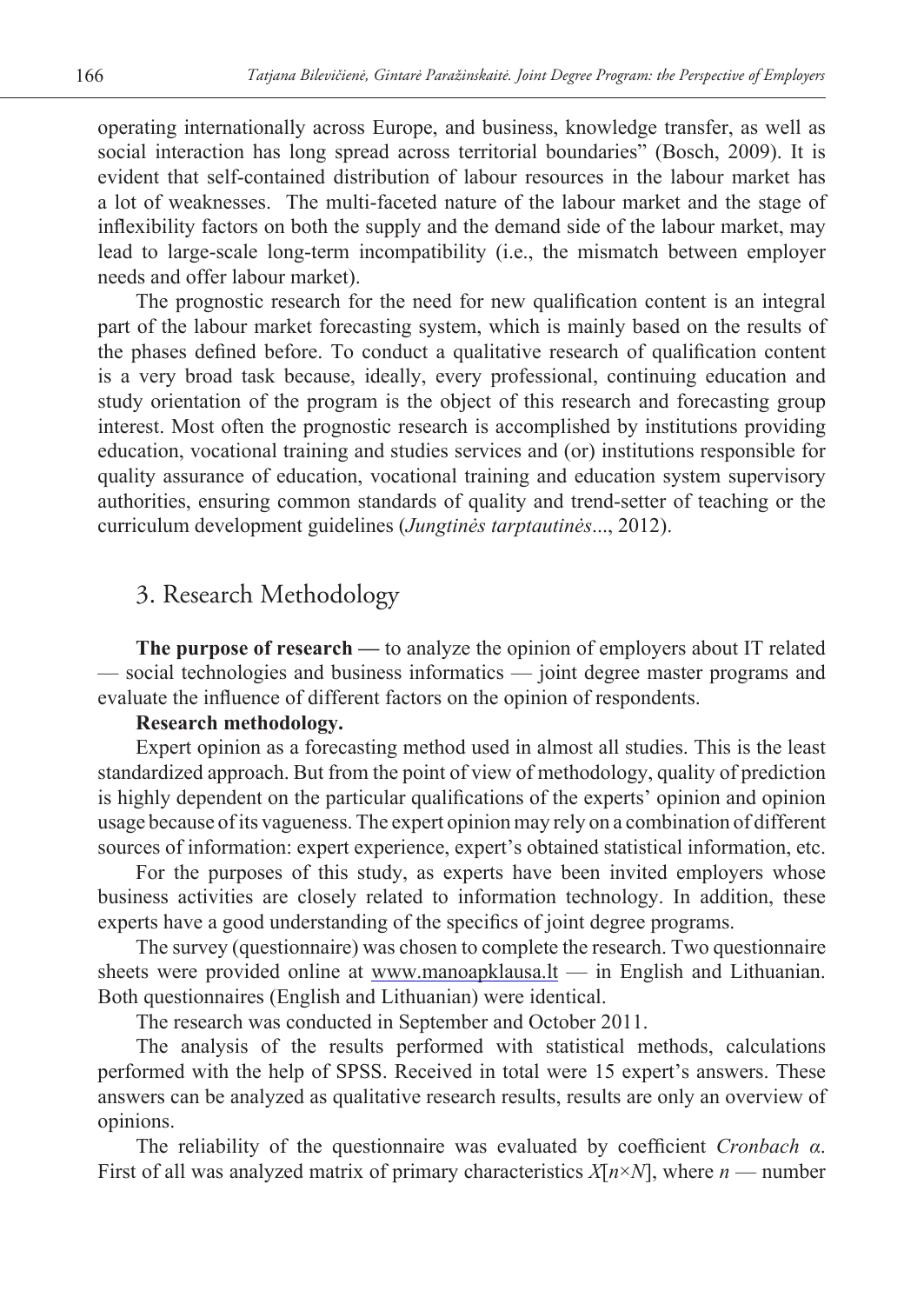of respondents,  $N$  — the number of created statements (questions). The coefficient *Cronbach*  $\alpha = 0.642$ *, p-level* = 0.000. This leads to conclusion that statements are reliable and appropriately measure the information. Kendall concordance coefficient calculation ( $W = 0.647$ , p-level = 0.000) shows compatibility of respondents' opinions.

Questionnaire for employers (in English)

4 expert's answers received. Structured information:

1. *Enterprise size:* all respondents represent medium-sized enterprise (50–250 employees).

2. *Enterprise activities:*

Services — 1, education, science — 3.

3. *Activities relation to IT:*

IT is a supplied product  $-2$  respondents, IT is used in the daily processes  $-2$ respondents.

All respondents agreed that joint degree program diploma would be an advantage if they hired a person for the company.

Questionnaire for employers (in Lithuanian)

11 expert's answers received. Structured information:

1. *Enterprise size:* Large enterprise (over 250 employees) — 1 respondent, small enterprise (from 10 to 50 employees) — 3 respondents, very small enterprise (less then 10 employees) — 7 respondents.

2. *Enterprise activities:*

Manufacture — 1 respondent, services — 10 respondents.

3. *Activities relation to IT:*

IT is a supplied product  $-4$  respondents, IT is used in the daily processes  $-7$ respondents.

We also asked if joint degree diploma is an advantage in case the company is hiring an employee. 5 respondents gave ositive, 6 respondents gave negative answer.

# 4. Results and Findings

First of all experts were asked *what they found positive about joint degree programs*. Analysis of answers shows that as main advantages were mentioned the knowledge of foreign language (12 respondents), international and intercultural experience (12 respondents), promotion of creativity and innovativeness (10 respondents), combination of IT field knowledge with other fields (suppplementary qualifications) (9 respondents).

Respondents from Lithuania as well as foreign respondents do not consider that the joint program develops the capacity to make decisions and provide a better theoretical training. Lithuanian respondents are convinced that the joint degree program allows to use modern teaching methods. Less than half of all respondents believe that the joint program will help to organize the practice-oriented studies.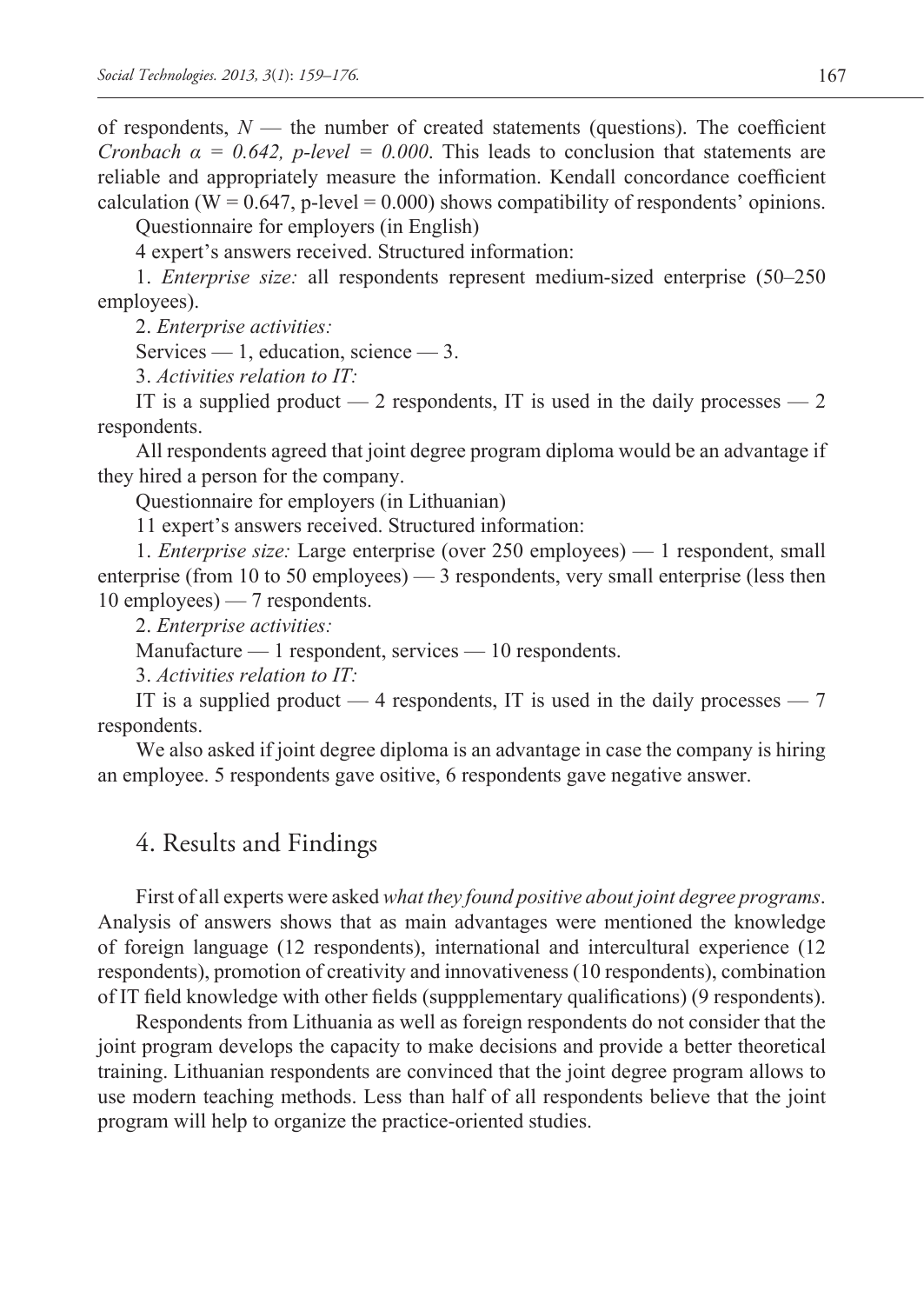

*Fig. 1.* Generalized answers to question "What are the advantages of joint degree programs?"

Though answers of this questions shows, that joint degree program can meet both requirements of Bologna process (it requires internationality) and requirements of employers (they wish employees would know foreign languages, would have international and intercultural experience).

The next question given to the experts was *what the negative sides of joint degree programs they found*. Most of them could mention at least some of the negative aspects, only two of them did not find any negative aspects. Summarized answers are presented in the table below:

| Nr.                              | <b>Disadvantage</b>                                                             | Number of<br>experts |
|----------------------------------|---------------------------------------------------------------------------------|----------------------|
| $\mathbf{1}_{\cdot}$             | No disadvantages                                                                | 2                    |
| 2.                               | Additional expenses                                                             | л.                   |
| 3.                               | More difficult to study                                                         |                      |
| 4.                               | More difficult to combine study process as the market requirements<br>differ    |                      |
| 5.                               | Disjuncture from family                                                         |                      |
| 6.                               | Lack of flexibility                                                             | $\mathfrak{D}$       |
| $7_{\scriptscriptstyle{\ddots}}$ | Probability will stay to work abroad                                            |                      |
| 8.                               | Preparation and adaptation is needed                                            |                      |
| 9.                               | Theoretical knowledge is not the key aspect — the most important is<br>practice |                      |

*Table 1.* Answers of respondents to question "What are the disadvantages of joint degree programs?"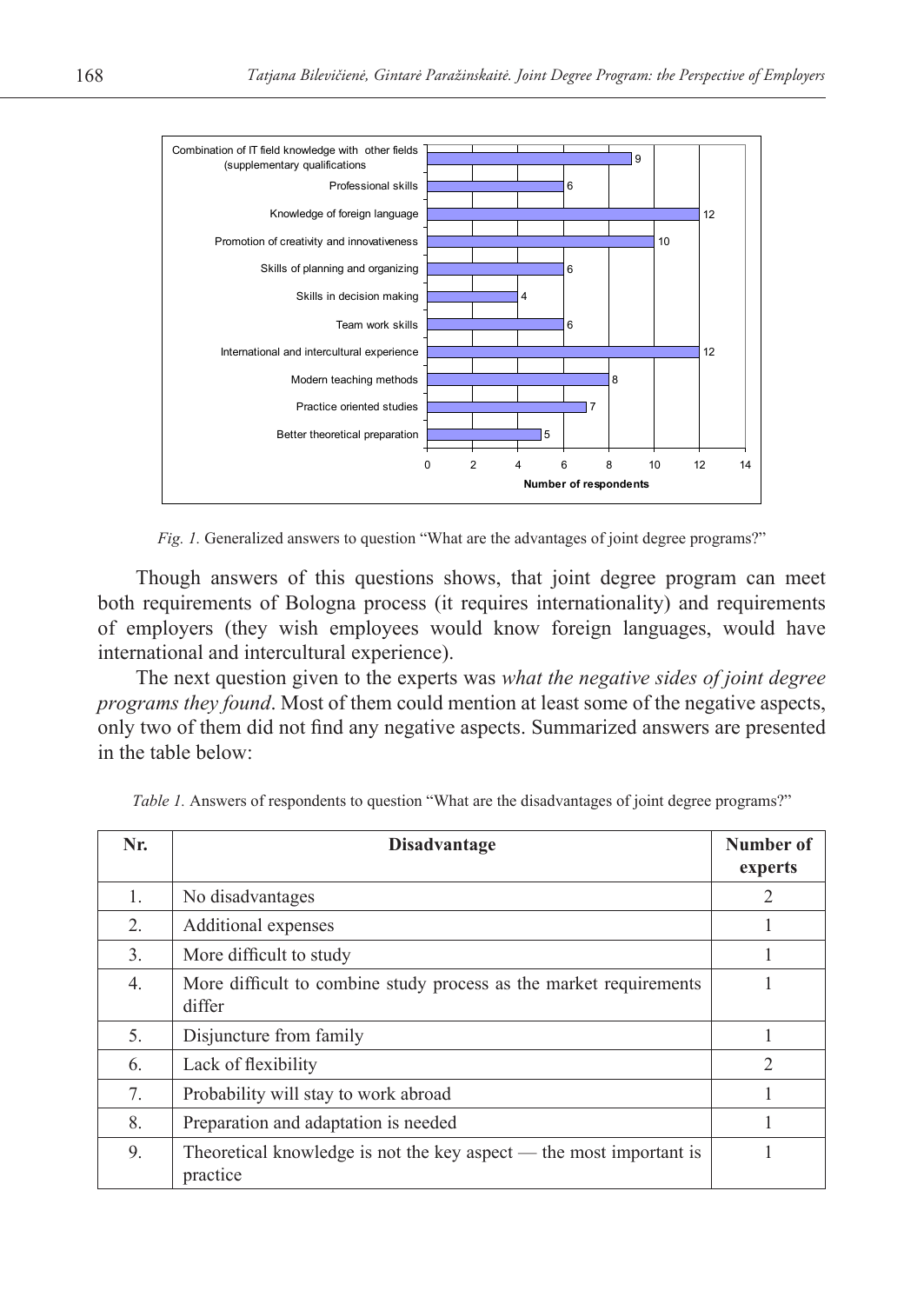Another important aspect to analyze is the possibilities to realize your theoretical knowledge in practice. That is why we asked our respondents — where could work students after finishing Joint degree Business Informatics master program. The answers are summarized in Table 2.

| <i>Table 2.</i> Answers of respondents to question "Where could work students after finishing Joint" |  |  |
|------------------------------------------------------------------------------------------------------|--|--|
| degree Business Informatics master program?"                                                         |  |  |

| No.              | <b>Activity</b>                   | <b>Number of</b> |  |
|------------------|-----------------------------------|------------------|--|
|                  |                                   | experts          |  |
| 1.               | Project manager                   |                  |  |
| 2.               | Business systems analytics        | 3                |  |
| 3.               | System architect                  | 5                |  |
| $\overline{4}$ . | IT personnel manager              |                  |  |
| 5.               | Programmer                        | $\mathfrak{D}$   |  |
| 6.               | Technical (financial) analyst     |                  |  |
| 7.               | Any IT related field              |                  |  |
| 8.               | Business systems engineer         |                  |  |
| 9.               | Technical maintenance and support |                  |  |
| 10.              | Service development               |                  |  |
| 11.              | System maintenance and support    |                  |  |

In comparison, we also asked where could realize their knowledge students from joint degree master program Social technologies with the IT related management degree.

*Table 3.* Answers of respondents to question "Where could work students after finishing Joint degree Social Technologies master program?"

| No.              | <b>Activities</b>                                           | Number of<br>experts |
|------------------|-------------------------------------------------------------|----------------------|
|                  | System architects                                           |                      |
| 2.               | IT management                                               | $\mathfrak{D}$       |
| $\overline{3}$ . | Computerized management systems                             |                      |
| 4.               | Communication with clients                                  |                      |
| 5.               | Market analyst                                              |                      |
| 6.               | Project manager                                             | $\mathfrak{D}$       |
| 7.               | Program creation and analysis                               | $\mathfrak{D}$       |
| 8.               | IT system sale                                              |                      |
| 9.               | Efficient management of the company's activities in virtual |                      |
| 10.              | Creation of new services                                    |                      |
| 11.              | Business systems analysis                                   |                      |
| 12.              | Marketing development                                       |                      |

The respondents answered that most probable graduates of Business Informatics will find work as System architect, Project manager, Business systems analytics or Programmer, while graduate from Social Technology program might apply for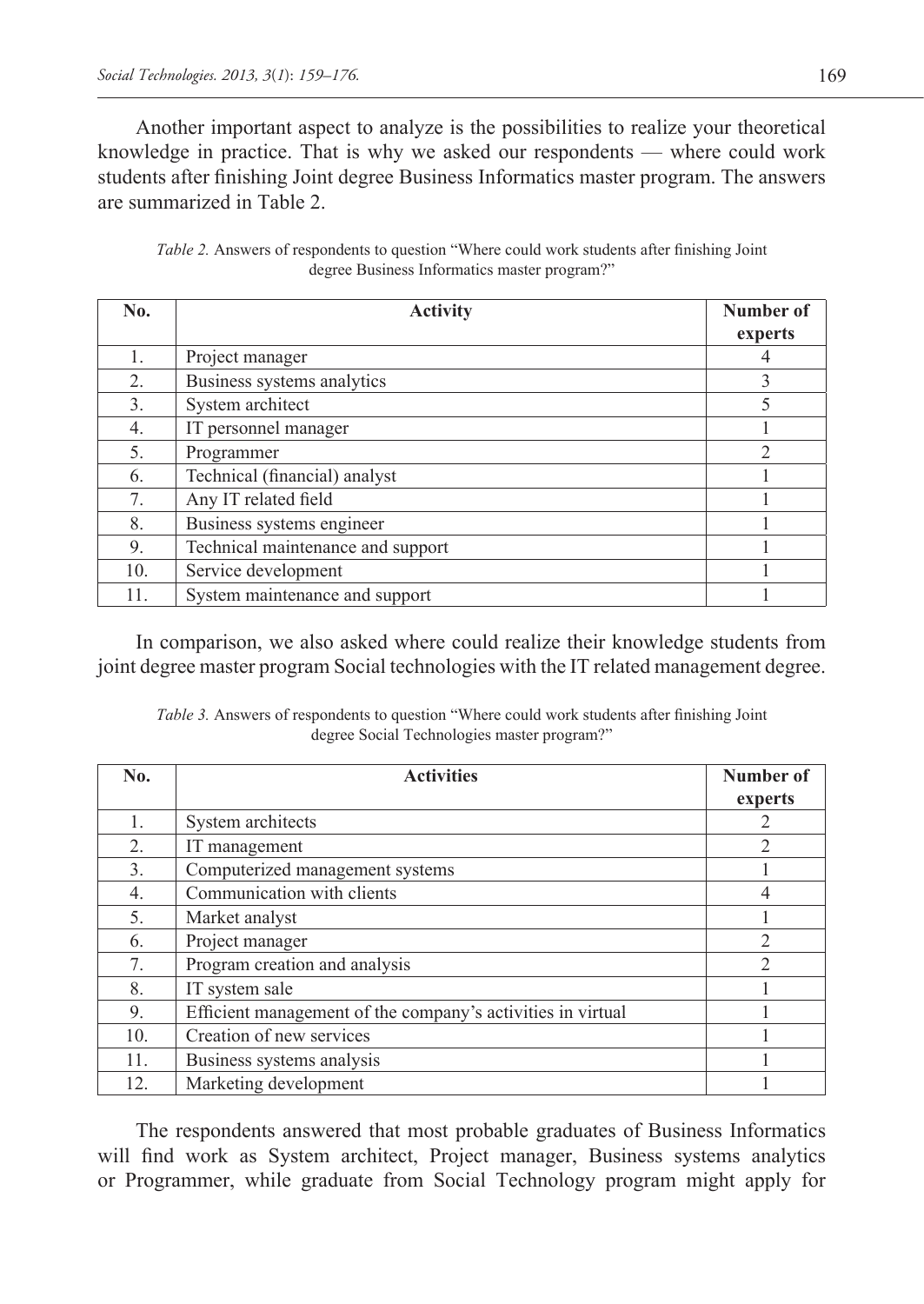any position related to Communication with clients as well as System architects, IT management, Project manager or Program creation and analysis. To look back to top required positions at the moment (Association Infobalt Lietuva, 2011; *Lietuvos darbo birža*, 2013), there is a demand for this field specialists.

As inquiry was composed to compare two IT field programs — one with specific informatics, another, with specific management knowledge — we also asked the opinion of employers, which one would be more popular among students.



*Fig. 2.* Generalized answers to question "Which program in your opinion will be more attractive and would be more popular?"

The opinion of respondents also confirmed the general tendency, as they thought Social Technologies program would be more attractive for students comparing to Business Informatics program (MOSTA, 2012 B, MOSTA, 2012 C)

More inspirations about the aspects that should be taken into consideration while developing new joint degree program was given from answers to question *"Is there a demand for students who finished Joint degree program in Business informatics or Social Technologies?"*

Though answers say more positive than negative aspects, while creating this program should be taken into consideration following: subjects have to be organized as much as possible in problem-based learning and practice-oriented mode, probably even include practice as a part of a program. Another important aspect to take into consideration — cooperation with employers as well as good public relations campaign on spreading information about this type studies not only to attract students, but also to give essential knowledge for employers.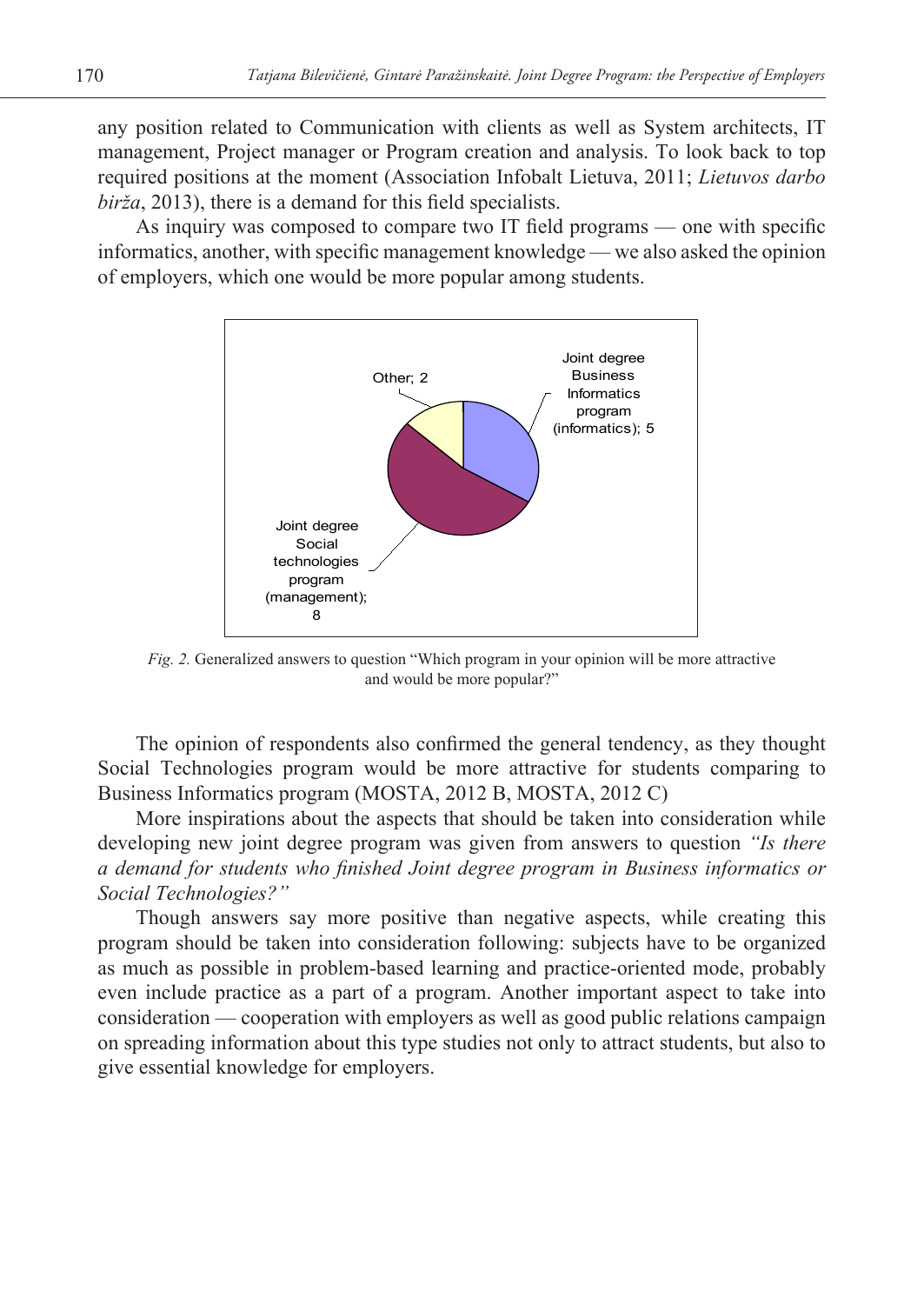| <i>Table 4.</i> Answers of respondents to question "Is there a demand for students who finished Joint" |
|--------------------------------------------------------------------------------------------------------|
| degree program in Business informatics or Social Technologies?"                                        |

| No.              | Answer                                                                                                                                                                                                                                                                                                                                    | <b>Number</b> |
|------------------|-------------------------------------------------------------------------------------------------------------------------------------------------------------------------------------------------------------------------------------------------------------------------------------------------------------------------------------------|---------------|
| $\mathbf{1}$ .   | <b>Yes</b>                                                                                                                                                                                                                                                                                                                                | 7             |
| 2.               | Yes, if the student has practical skills                                                                                                                                                                                                                                                                                                  | 2             |
| 3.               | Yes, it is very progressive and useful program                                                                                                                                                                                                                                                                                            |               |
| $\overline{4}$ . | Informatics are already studying in global context. Social technologies<br>requires joint degree program, because different countries has a different<br>understanding and experience how to create and develop social technol-<br>ogies and cooperation with other education organizations would enrich<br>it with different experience. |               |
| 5.               | Because of lack of interdisciplinary studies they are very interesting.<br>Problem with such programs is that they are not recognized by employ-<br>ers if programs are not adequately presented to them. Promotion activi-<br>ties (to potential students and employers) for such studies are of crucial<br>importance for success.      |               |

The successful solution to employment problems of young professionals is possible if the employer's interests coincide with the interests and outcomes of the prospective employee. Therefore, it was decided to compare the expert (employers) opinion with opinions of the students concerning the positive qualities of the joint degree programs.

In parallel with expert study, was conducted a survey of Lithuanian and foreign students about the possibilities of the same two programs (Bilevičienė, Paražinskaitė, 2012). The study was conducted from 2011–08–18 to 2011–09–18, and second attempt from  $2011-11-20$  to  $2011-12-01$ . Analysis was performed using statistical analysis methods, calculations were performed using SPSS statistical package. Study population was unknown, it was impossible to calculate the required sample size. The advantageous stochastic selection was chosen and the sampling error evaluated. Based on the sampling error calculation result  $(\Delta = 0.08 \le 0.1)$  this is an allowable sampling error and the results can be considered reliable. Factorial analysis of these data was made on question "What are the advantages of joint degree programs?" The results were tested by KMO and Bartlett's test, the result (*KMO* = 0.643, *p*-level = 0.000) showed that data is suitable for factorial analysis. Analysis by criteria of *Kaiser* and *Catell scree* excluded two main factors, which explain 44.7% of total factors' dispersion. The matrix of factors' weights helps to describe the factors affecting attractiveness of the study programs.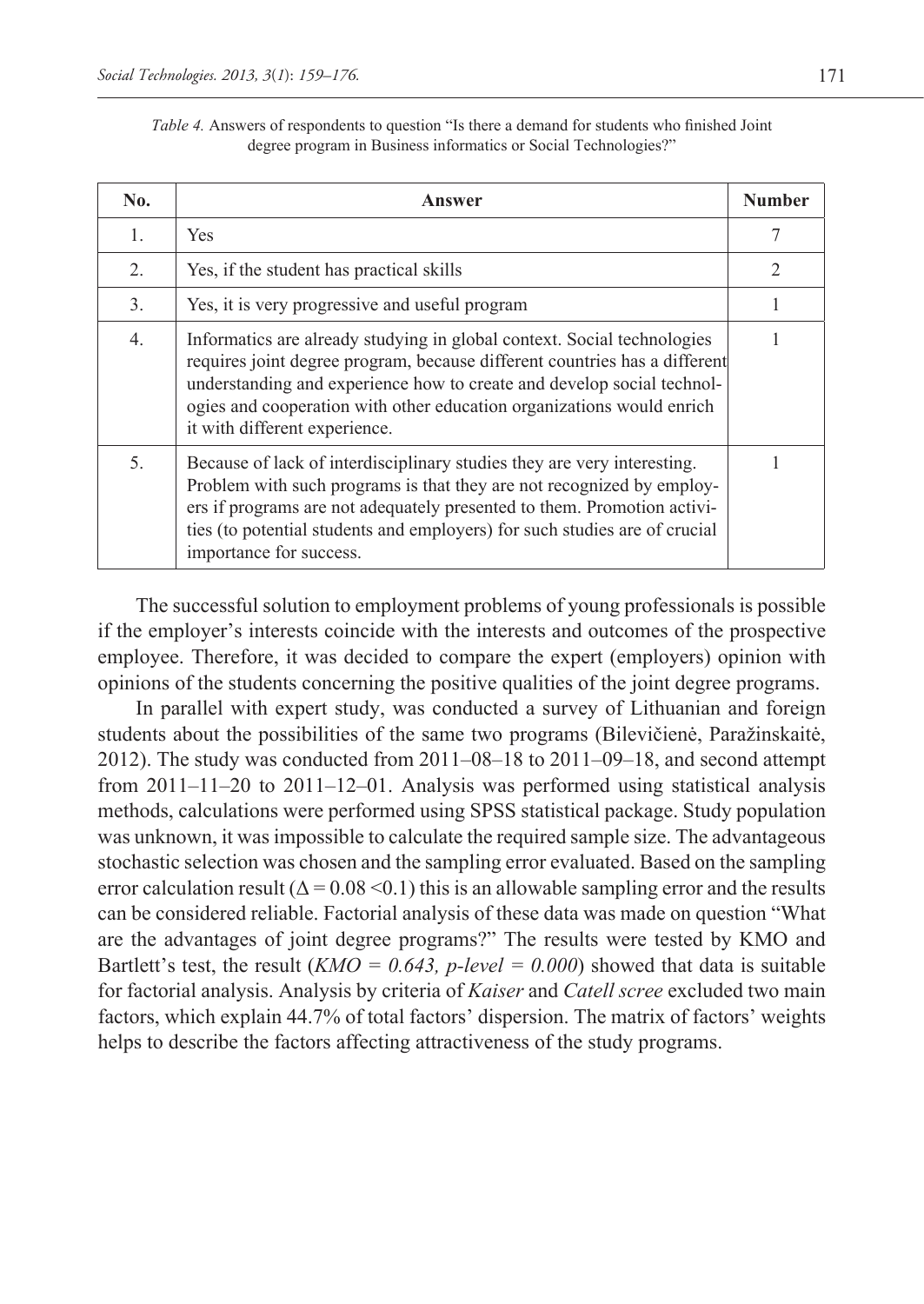*Table 5.* Rotated matrix of factors for question "What are the advantages of joint degree programs?" (Note: Extraction Method: Principal Component Analysis.

|  | Rotation Method: Varimax with Kaiser Normalization, a rotation converged in 3 iterations). |  |  |  |  |
|--|--------------------------------------------------------------------------------------------|--|--|--|--|
|--|--------------------------------------------------------------------------------------------|--|--|--|--|

|                                                                                      | <b>Factor</b> |                |
|--------------------------------------------------------------------------------------|---------------|----------------|
|                                                                                      |               | $\mathfrak{D}$ |
| Possibility to study in some different universities                                  | 0.564         | 0.232          |
| Higher study quality                                                                 | 0.095         | 0.611          |
| Improvement of foreign language skill in the study field                             | 0.740         | 0.042          |
| Lecturers and colleagues from different countries of the world<br>(internationality) | 0.784         | $-0.037$       |
| Opportunity to know new cultures, to live abroad                                     | 0.448         | 0.370          |
| Other                                                                                | $-0.204$      | $-0.373$       |
| Better possibilities for employment                                                  | $-0.084$      | 0.824          |

The first related factor is internationality. This factor is related to variables the *Possibility to study in some different universities, Improvement of foreign language skill in the study field, Lecturers and colleagues from different countries of the world (internationality), Opportunity to know new cultures, to live abroad. The second factor* is quality of employment and it is related to variables *Higher study quality* and *Better possibilities for employment*.

The previous study on joint degree programs and inquiry with students (Bilevičienė, Paražinskaitė, 2012) showed that joint degree programs are relatively attractive for both international and national students. The most attractive feature of these programs is possibility to study and live abroad in a different culture. And only about a half of respondents mentioned it as a better education possibility. Though the biggest part of respondents from Lithuania believed they would face financial problems and were afraid of cultural differences. The results of the research in the context of nowadays higher education problems suggest that joint degree programs might be attractive both for students from Lithuania and abroad because of the internationality aspect, but internationality is as well aspect of attractiveness for employers.

#### 5. Conclusions

1. Modern education cannot be separated from labour work. During analysis of main Bologna process — the main initiative on European Higher education harmonization — purposes, it is clear that together with initial structural changes in the higher education institutions, a big attention is paid to harmony of science and market demands. On the other hand, there are several factors contributing to a review of the higher education for the future development directions and trends and they are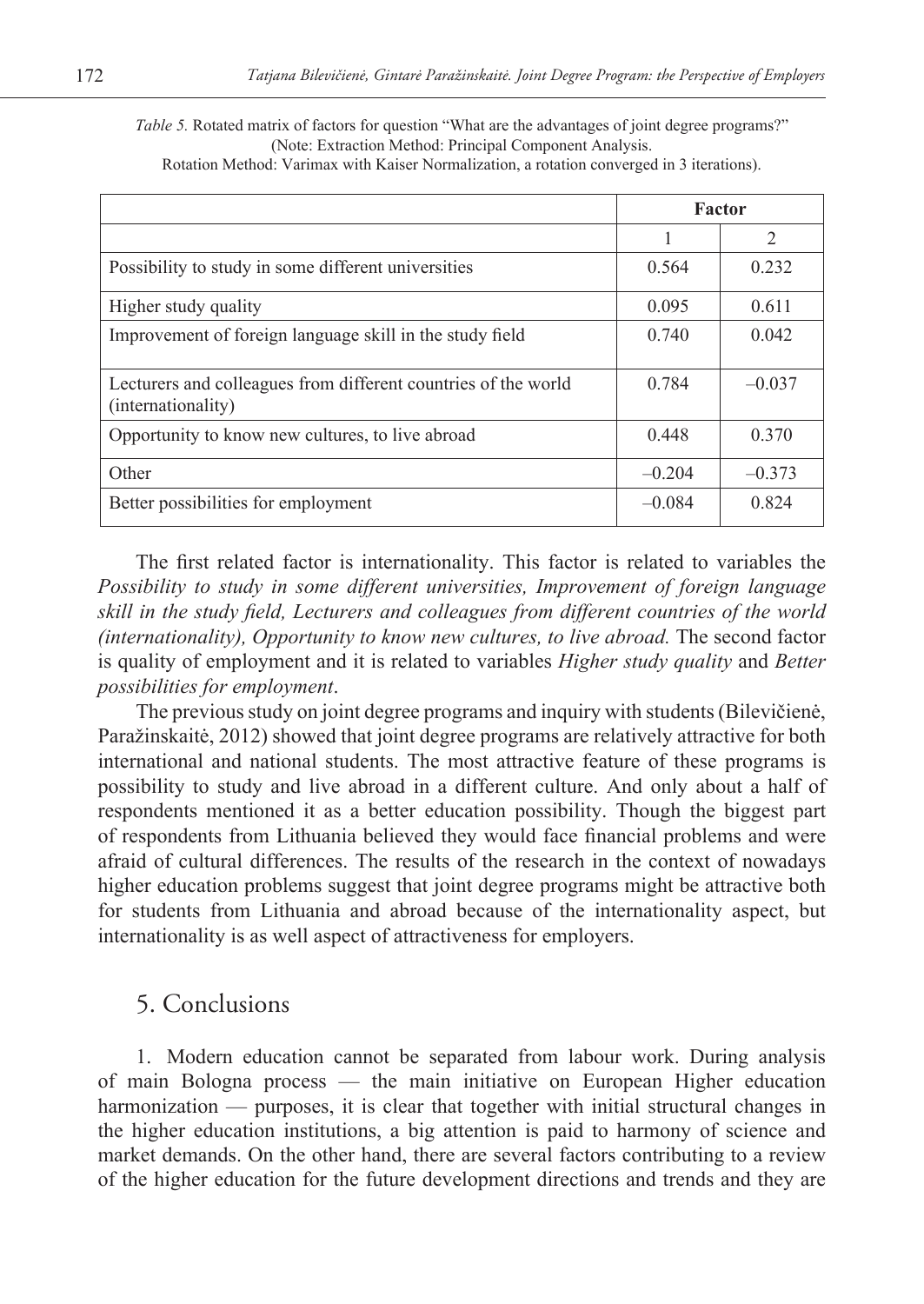demographic changes, technological progress, changing and emerging economies. Raising quality and attractiveness of studies requires major changes in universities. Universities failing to undertake these changes — for lack of motivation, inability to act or lack of resources — will create an even bigger handicap for themselves, their graduates, and countries. New initiatives (as joint degree programs) might be an answer to question how challenges turn into opportunities.

2. Joint degree programs are also compatible with EU official requirements programmed first of all in Bologna process as well as main tools and support for implementation are programmed in it. These objectives are high level education for both European citizens and foreign students, promotion of European education system competitiveness and attractiveness, highly skilled professionals trained in the European labor market, teachers and students mobility and these tools are : the choice of readable and comparable degree system based on two cycles of higher education through the introduction of credit system by promoting student and faculty mobility, quality assurance in higher education and the general strengthening and expanding European higher education idea. Moreover, EU sets up a trend — multilingualism and a purpose to promote linguistic diversity. And the accomplished studies confirm the importance of this to business.

3. Joint degree program process is a relation among some sides: university as supplier, student as a client and employers as a market. Employer's opinion is very important in this situation. Previous scientific studies at Lithuania shows that employers are quite positive about high school graduates' knowledge, practical skills and core competencies corporate compliance with the requirements. Though they believe educational institutions must allow not only improving existing competencies, but also providing the opportunity to learn languages and to develop multilingual competence. It is recognized that language learning is a lifelong task. On the aspect of internationalization is clear that for the respondents it is much more important professional experience abroad. Though most of them were positive about studying abroad as studying abroad for employers in particular contribute to quality education, the formation of advanced mentality, return to Lithuania to introduce new ideas, as well as in enterprises

4. Due to MOSTA (Research and Higher Education Monitoring and Analysis Centre in Lithuania) analysis students prefer social sciences and the market analysis shows that demand for IT specialists are growing in Lithuania as well as in whole Europe. Moreover, the future IT professionals will have a very interesting challenge — to make information technology more actively used to deal with the most acute problems of the economy, manufacturing, education, government, medicine, environmental protection, or any other field. It is even clearer what a big challenge for higher education institutions is set up and how important is to solve it: attract and prepare good specialists, plus having knowledge that should be not purely computer science, but interdisciplinary.

5. The generalization of qualitative analysis of Lithuanian and foreign experts' opinions about joint degree programs, suggests that more than half of the employers in the joint degree program should not see an advantage. Nevertheless, respondents saw the benefits of joint programs such as foreign language, International experiences with other countries, Such studies are to encourage innovation and creativity, IT knowledge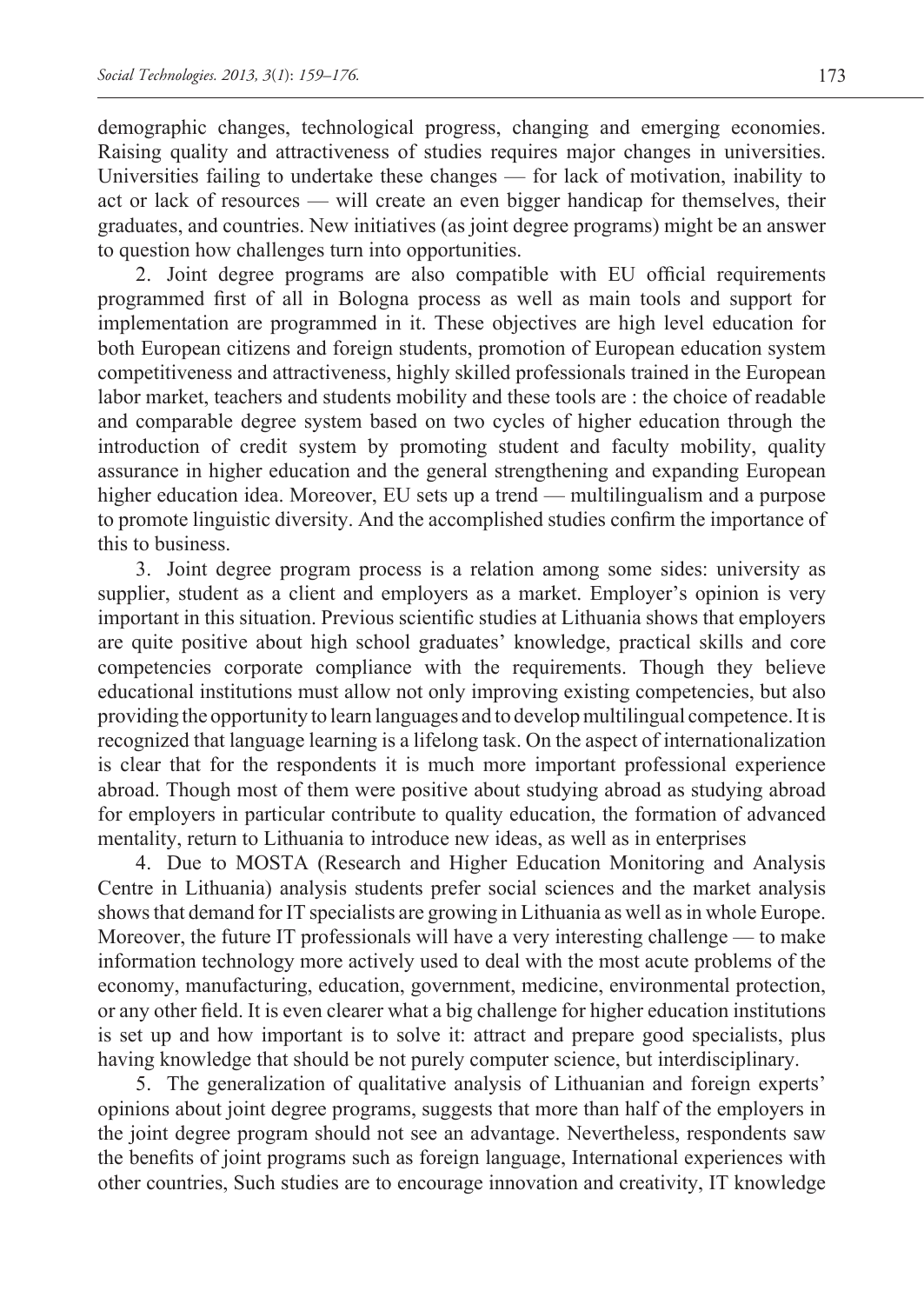coordination with other areas (additional qualification). Recruiters sees more of the drawbacks of such programs as the extra cost, more complex learning process, likely to go abroad, isolation from family and so on. However, it should be noted that the alleged deficiencies are related more to the physical circumstances and developments, while highlighting the advantages associated with the program content and trained student competencies.

6. The survey showed that joint degree programs meet both some of requirements of Bologna process (it requires internationality) and requirements of employers (they wish employees would know foreign languages, would have international and intercultural experience). Though respondents do not consider that the joint program develops the capacity to make decisions and provide a better theoretical training. Lithuanian respondents are convinced that the joint degree program allows to use modern teaching methods. Less than half of all respondents believe that the joint program will help to organize the practice-oriented studies. The question about the negative aspects of the programs does not show any more significant divergence among proposed answers.

7. As theoretical and survey results confirm demand for such joint degree programs, following recommendations for program creators can be made: organize subjects as much as possible in problem-based learning and practice-oriented mode, probably even include practice as a part of a program. Another important aspect to take into consideration — cooperation with employers as well as good public relations campaign on spreading information about this type studies not only with a purpose to attract students, but also to give essential knowledge for employers.

8. The results of the research in the context of nowadays higher education problems suggest that joint degree programs might be attractive both for students from Lithuania and abroad as well as for employers because of the programs' internationality aspect.

#### References

- Association Infobalt Lietuva. IT įmonių vadovai ir specialistai ragins moksleivius studijuoti informacinių technologijų specialybes. 2011. <http://archyvas.infobalt.lt/main. php?&i=8204> (2013-03-26).
- Bilevičienė T., Paražinskaitė G. 2012. "Joint degree program: lifeline for modern university?" *Societal innovations for global growth: research papers* (*Socialinės inovacijos globaliai plėtrai*), Vilnius: Mykolo Romerio universitetas, 1(1): 422–431.
- BGI Consulting. Specialistų ir kompetencijų poreikio žemėlapio studija. Vilnius, 2010. <http://www.smm.lt/naujienos/docs/pranesimai/Zemelapio\_studija-galutine\_ataskaita. pdf> (2013-02-16).
- Bosch G. S. "The 'Internationalisation' of Law Degrees and Enhancement of Graduate Employability: European Dual Qualification Degrees in Law." *The Law Teacher*, 43(3): 284–296.
- Commission of the European Communities. Communication from the Commission. Mobilising the Brainpower of Europe: Enabling Universities to Make Their Full contribution to the Lisbon Strategy. Brussels, 20-4-2005 COM(2005)152 final, 2012.
- <http://eur-lex.europa.eu/LexUriServ/ LexUriServ.do?uri=COM:2005:0152:FIN:L T:PDF> (2012 October 22).
- Covers F.; de Grip A.; Heijke H. Beyond Manpower Planning: a Labour Market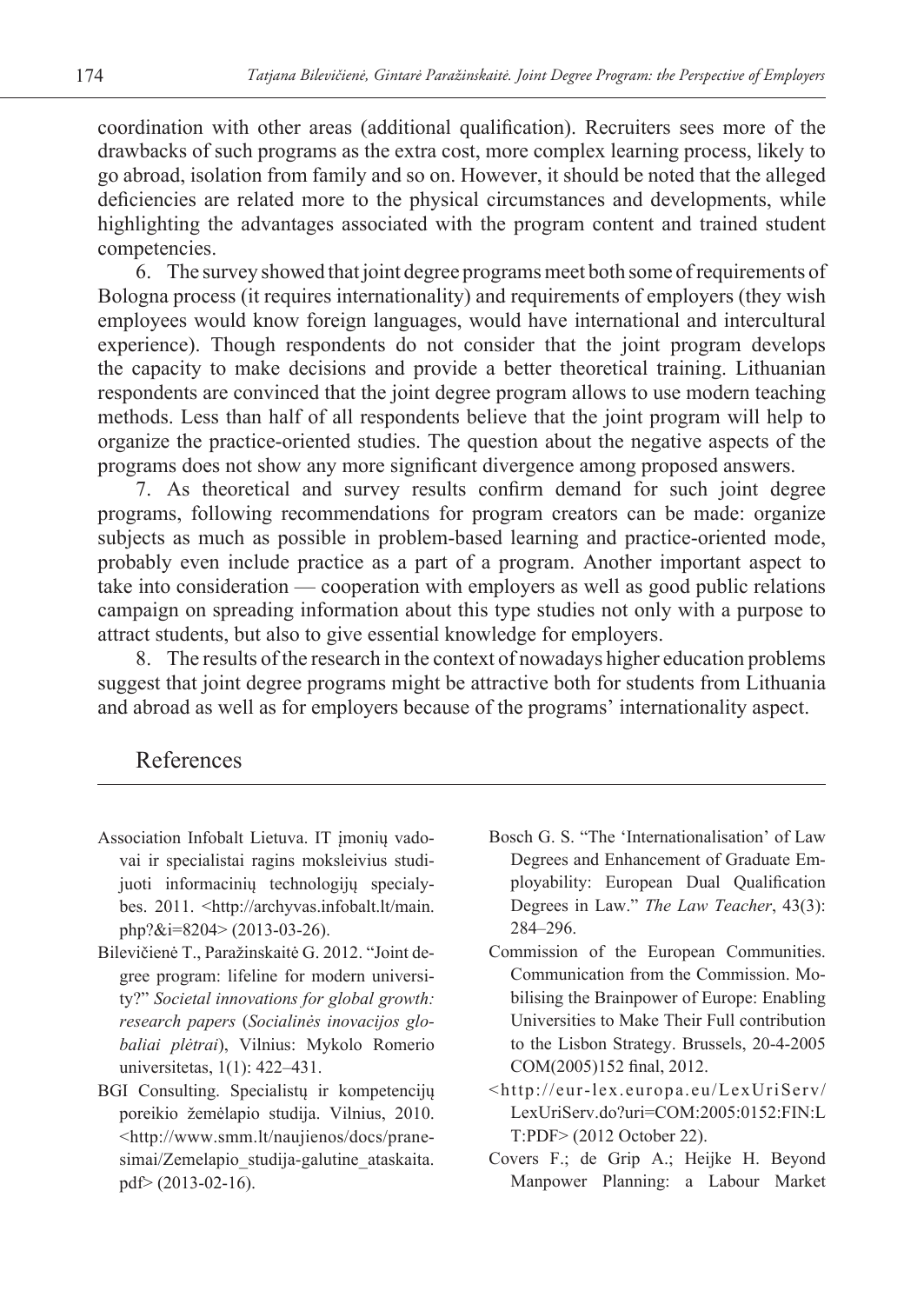Model for the Netherlands and its Forecasts to 2006. <http://arno.unimaas.nl/show. cgi?fid=13464> (2013-02-6).

- ELAN. Effects on the European Economy of Shortages of Foreign Language Skills in Enterprise. 2005. <http://ec.europa.eu/ education/languages/pdf/doc421\_en.pdf> (2011-12-10).
- European Centre for the Development of Vocational Training. Skills Supply and Demand in Europe: Medium-term Forecast up to 2020. 2010. <http://www.cedefop.europa. eu/en/Files/3052\_en.pdf> (2013-02-16).
- Jungtinės tarptautinės studijų programos "Skaitmeninis menas/medijų menas" poreikio, rengimo ir vykdymo galimybių studija. Kaunas, 2012. Rengėjas Versum Credo Consulting. <http://www.menufakultetas.vdu.lt/var/ uploads/editor/2012\_Juntines\_tarptautines\_ studiju programos galimybiu studija.pdf> (2013-02-16).
- Komisijos tarnybų darbo dokumentas SEC 2443:30. 2008. Daugiakalbystė – Europos turtas ir bendras rūpestis. <http://ec.europa. eu/education/languages/pdf/com/inventory lt.pdf> (2011 October).
- Lietuvos Darbo birža. Įsidarbinimo galimybių barometras. 2013. <http://www.ldb.lt/IN-FORMACIJA/DARBORINKA/Puslapiai/ isidarbinimo\_galimybiu\_barometras.aspx> (2013-02-16).
- MOSTA trumpraštis. Aukštojo mokslo ateitis: iššūkiai, tendencijos ir galimybės. Vilnius: Mokslo ir studijų analizės centras. 2012.

<http://www.mosta.lt/images/documents/ analize/trumprasciai/2012/aukstojo\_mokslo\_ateitis.pdf> (2013-02-16).

- MOSTA. Bendrojo priėmimo į Lietuvos aukštąsias mokyklas 2012 m., p.42. 2012. <http:// mosta.lt/images/documents/stebesena/priemimas/priemimo\_apzvalga\_2012.pdf > (2013-02-16).
- MOSTA trumpraštis. Studijos Lietuvoje: kas, ką ir kodėl studijuoja. 2012. <http://www. mosta.lt/images/documents/analize/trumprasciai/2012/studijos\_lietuvoje.pdf> (2013- 02-16
- Švietimo mai nų paramos fondas. Darbdavių požiūris į Lietuvoje ir Europoje vykstančius aukštojo mokslo pokyčius. 2010, Vilnius. <http://www.smpf.lt/uploads/documents/do cs/464\_15f4eec6643debaabf22e49dfe1774 ca.pdf> (2013-02-16).
- Tauch C.; Rauhvargers A. Survey on Master Degrees and Joint Degrees in Europe. September 2002. <http://www.eua.be/eua/jsp/ en/upload/Survey\_Master\_Joint\_degrees\_ en.1068806054837.pdf> (2013-04-16).
- Žegunienė V.; Parišauskienė D.; Jankauskienė B. "Daugiakalbiai specialistai – verslo sėkmė*?" Šiuolaikinio specialisto kompetencijos 1*, 2012, Kaunas. <https://ojs.kauko.lt/ index.php/ssktpd/issue/view/24/showToc> (2013-02-16).
- Želvys R. "Aukštojo mokslo plėtra ir akademinė didaktika". *ACTA PAEDAGOGICA VIL-NENSIA*, 2005, 14: 169–178.

# JUNGTINĖS STUDIJŲ PROGRAMOS: DARBDAVIO PERSPEKTYVA

#### Tatjana Bilevičienė

Mykolo Romerio universitetas, Lietuva, tbilev@mruni.eu

#### Gintarė Paražinskaitė

Mykolo Romerio universitetas, Lietuva, giparaz@mruni.eu

*Santrauka. Šių dienų švietimas neatskiriamas nuo darbo rinkos. Pagrindinės aukšotojo mokslo harmonizavimo Europoje priemonės – Bolonijos proceso – analizė rodo, kad, be es-*